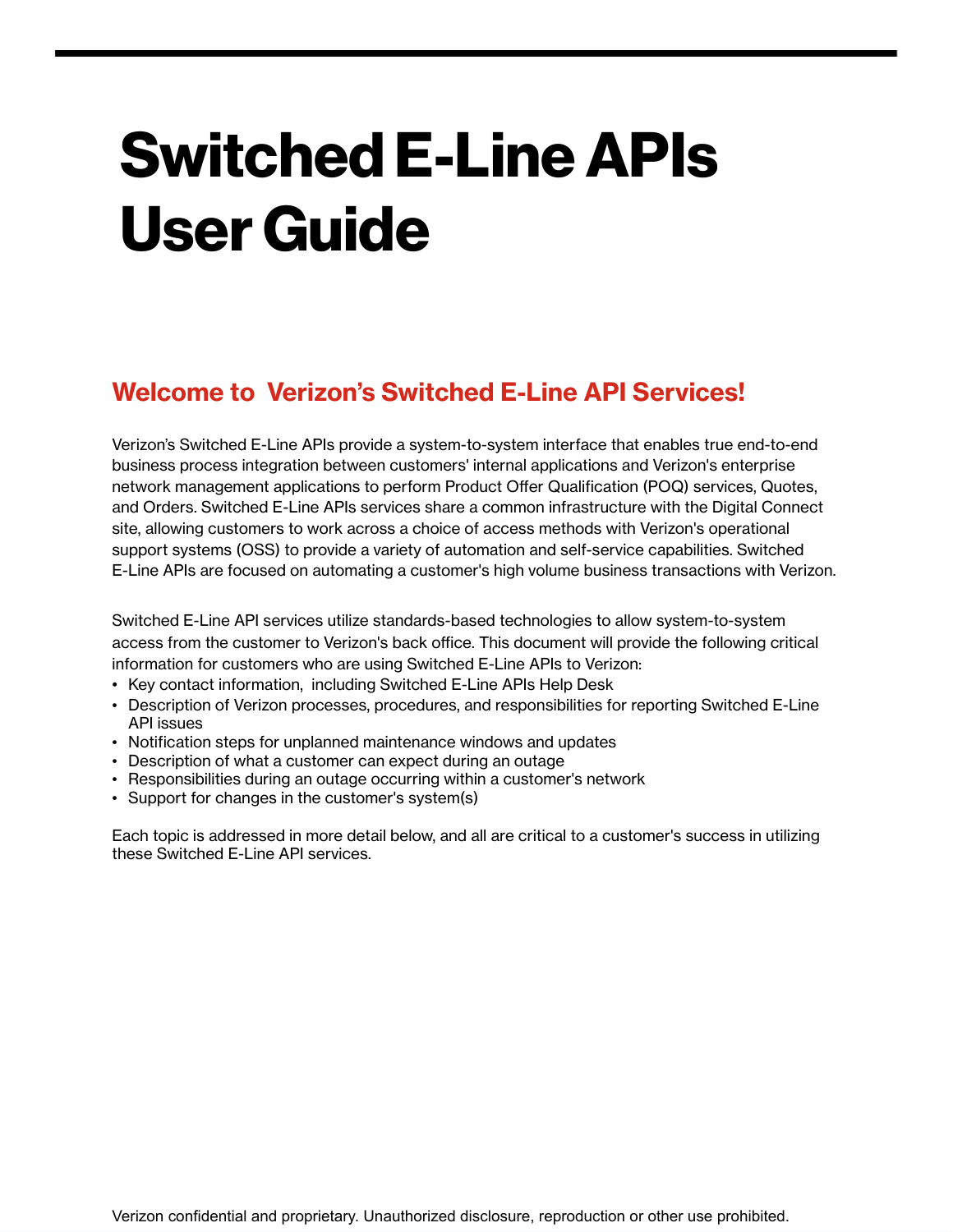# **Key Contact Information**

Below is a list of contact information for key organizations within Verizon that support the Switched E-Line API services. Roles and responsibilities within each area are detailed in subsequent sections of this document.

#### **Verizon Enterprise Center Help Desk (VEC HD)**

The fastest and easiest way to request help is via the ["Contact](https://digitalconnect.verizon.com/contact) Us" tab on the [Digital](https://digitalconnect.verizon.com/) [Connect](https://digitalconnect.verizon.com/) Home page.. This opens a form to request support.

If you experience problems with the "[Contact](https://digitalconnect.verizon.com/contact) Us" tab, your next level of support is to report a Switched E-Line API issue by calling the Verizon Enterprise Center Help Desk:

- +1 800-569-8799
- Hours of operations are from 9 AM ET to 6 PM ET, Monday through Friday.
	- To report a Switched E-Line API outage after-hours, please leave a voicemail message providing callback details and mark the message as "'urgent".
	- A Tier 2 representative of the Verizon Enterprise Center Help Desk will be notified and will return the call within 30 minutes.

### **Procedures for Reporting Issues**

The following section describes processes and procedures for reporting issues with Switched E-Line API Services. This applies to all Switched E-Line API services.

#### **Reporting All Switched E-Line API Issues**

Upon discovering an issue between the customer application and Verizon enterprise backend applications, the customer should notify the Verizon Enterprise Center Help Desk. When calling, please specify that the issues are related to Switched E-Line API services. See the Verizon Enterprise Center Help Desk (VEC HD) section above for contact information.

During normal business hours, you will reach the Verizon Enterprise Center Help Desk Tier 1 team. Please remain on the line while a ticket is created. The ticket and call will be transferred to a Tier 2 representative.

The Verizon Enterprise Center Help Desk Tier 1 representative answering your call will need to obtain the following details for prompt ticket creation:

- Switched E-Line API Customer Company Name
- Contact Name, Telephone, and email address
- Brief description of the problem

The Ticket will be opened and the call will be transferred. Please provide as many of these additional details to the Verizon Enterprise Center Help Desk Tier 2 representative as possible:

- Specific examples of events that did not function properly
- Error details, including timestamps, should also be emailed directly to the Verizon Enterprise Center Help Desk Tier 2 rep assigned.

Verizon confidential and proprietary. Unauthorized disclosure, reproduction or other use prohibited.